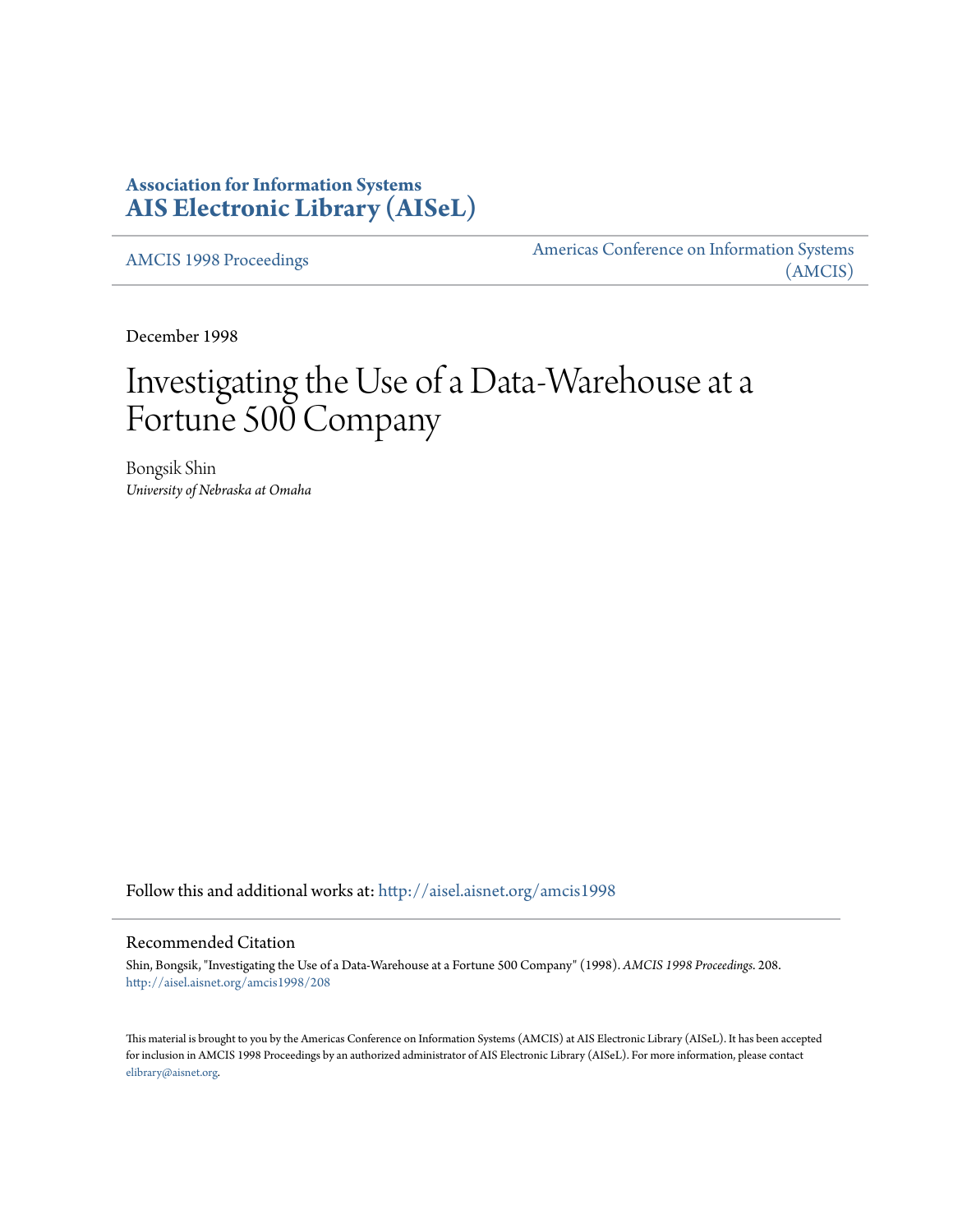# **Investigating the Use of a Data-Warehouse at a Fortune 500 Company**

**Bongsik Shin**

Information Systems and Quantitative Analysis College of Information Science & Technology University of Nebraska at Omaha

#### **Abstract**

*This exploratory study investigated the role of a data-warehouse as an information source for decision support applications and its recognized value by the system users. Also, system and non-system issues that should be addressed for the effective use of a data-warehouse were discussed. Relevant data were collected through a survey and interviews from users of the data-warehouse at a large enterprise. Data analysis, in general, confirmed that data-warehouse was critical especially for managerial decision supports. However, there were several system design- and system management-related issues that needed more attentions to optimize its utility and to increase the satisfaction of users.*

## **Introduction**

Data-warehouse has emerged a strategic technology to serve the organizational information need. Its potential to catalyze the effectiveness and efficiency in managing businesses was numerously quoted. Organizations use the data-warehouse for a variety of tasks such as planning, customer-oriented target marketing, decision-making, analysis, and customer services to name a few. Practitioners agree that the data-warehouse is changing the way business gets done. Its effective use not only creates differences in operational performances but also can facilitate re-engineering of organizational procedures (i.e., streamlined reporting) and resource allocations. This exploratory study investigated the role of a data-warehouse as an information source for decision support applications and its recognized value by the system users.

## **Data Collection**

#### *Development of a Survey*

A survey (many with 7-point Likert scale) was designed to gather relevant information on the usage of a data-warehouse and its perceived value as a decision support system. To collect additional information that was difficult to acquire through the survey, unstructured interviews were conducted as well. Interviews were held twice and each lasted about two hours. Besides, frequent talks with two managers at the department of information technology were highly informative in carrying out this study. Four MIS professors assisted the validation of survey items in its appropriateness and clarity of question items. IT manager from the surveyed company also got involved in its evaluation.

#### *Data Collection*

Data was collected from a large Fortune 500 enterprise. It has created a data-warehouse system to address challenges posed by the exponential growth of databases and to respond the need of more integrated environment for an intelligent information support. The company installed a powerful UNIX-based DBMS system that supports parallel processing to optimize the throughput of database computing in the data-warehouse. Data in the data-warehouse were periodically updated from various transactional and other operational databases housed at online transaction servers and a mainframe computer. It was learned that the data-warehouse maintained about 1,400 tables.

Respondents were randomly selected from the users of the data-warehouse. Users from 14 different functional departments including finance, marketing, operations, and information technology (IT) participated in the survey. There were five categories of hierarchical status at the company: union workers, 1<sup>st</sup> line (or lower) management, middle management, top management, and contracted consultants, each belonging to a grade scale.

# **Data Analysis**

#### *Tasks Characterization*

Users of the data-warehouse were characterized in terms of the nature of their organizational tasks. Average values indicated that data-warehouse users, in general, dealt with complex tasks (5.57/7) that require frequent decision-makings (5.51/7). Many respondents agreed that their tasks require cross-departmental processes (5.54/7). Data-warehouse users needed extensive access to company information (6.09/7) to carry out their tasks. Respondents, in general, didn't have the problem of information overload (3.51/7). Rather, certain users appeared to suffer from the lack of information (4.68/7) and low reliability of available information (4.68/7).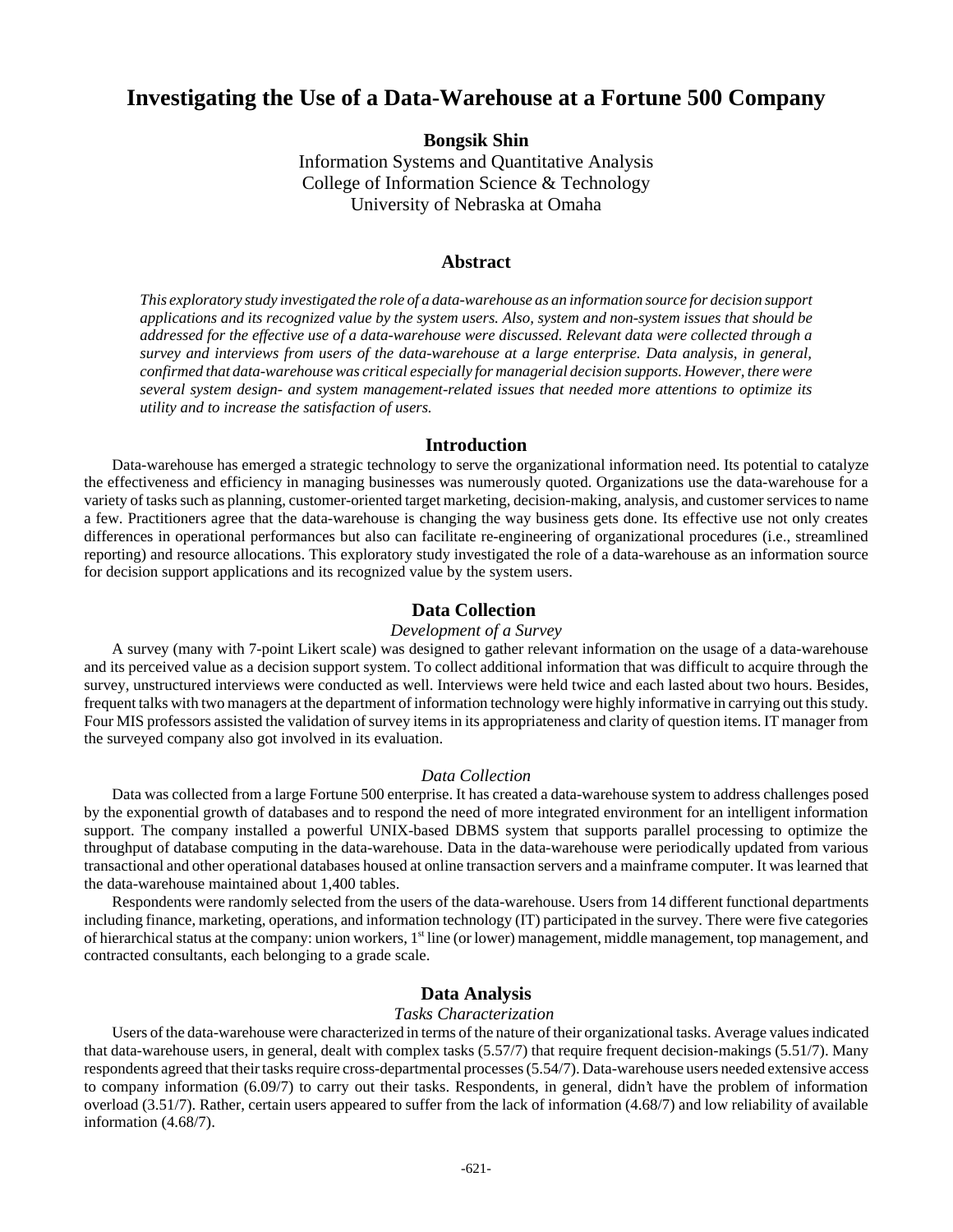Next, the responses from the 1<sup>st</sup> line management were compared with those from the middle management based on two sample t-tests (Table 1). As expected, middle management dealt with more complex and cross-functional tasks than lower management. Overall, the chance that manager's tasks were hampered due to the information overload appeared to be low, especially for the 1<sup>st</sup> line management. The average response, on the other hand, manifested that too much information could be problematic for effective decision-makings among middle managers. Although statistically insignificant due to large standard deviations, substantial difference in average values appeared to indicate that middle management could suffer more from the reduced information reliability than  $1<sup>st</sup>$  line management.

|                                     |                    |                | ≅ –      |         |  |
|-------------------------------------|--------------------|----------------|----------|---------|--|
| <b>Ouestion</b> items               | $1st$ Line<br>Mgmt | Middle<br>Mgmt | t-ratio  | p       |  |
| Task nature                         |                    | 4.18           |          |         |  |
| Q1. Task repetitiveness             | 3.50               | 5.85           | $-1.452$ | .153    |  |
| Q2. Tasks complexity                | 5.20               | 5.85           | $-2.520$ | $.015*$ |  |
| Q3. Frequent decision-making        | 5.45               | 6.03           | $-1.342$ | .186    |  |
| Q4. Cross-functional tasks          | 5.10               |                | $-2.779$ | $.008*$ |  |
| Information and decision making     |                    |                |          |         |  |
| Q5. Extensive information use       | 5.95               | 6.29           | $-1.339$ | .187    |  |
| Q6. Lack of information             | 4.55               | 4.74           | $-.389$  | .699    |  |
| Q7. Too much information            | 2.95               | 4.22           | $-2.561$ | $.014*$ |  |
| Q8. Lack of information reliability | 4.25               | 4.92           | $-1.224$ | .227    |  |

#### **Table 1. Comparison between Lower Management and Middle Management**

#### *Usage of the Data-warehouse*

Investigation was made on the types of tasks for which data-warehouse had been used (Table 2). In general, more users were accessing the data-warehouse for the purpose of decision-making support, status monitoring, and planning than other routine tasks such as administrations. More than 70 percent of respondents were using the data-warehouse for decision-making support. The importance of the data-warehouse as a decision support system was also indicated by that the daily access frequency was highest for the tasks of decision-making (3.45/day) and status monitoring (2.82/day). Relatively fewer people used it for routine tasks such as administration, accounting, resource allocations, and budgeting. Its usage for human resource management was minimal (about 8 percent and 0.02 access/day).

| Table 2. Use of the Data-warehouse for Different Tasks |  |  |  |
|--------------------------------------------------------|--|--|--|
|--------------------------------------------------------|--|--|--|

| Types of work                  | Access<br>Yes | Access<br>N <sub>0</sub> | per day | Std. |
|--------------------------------|---------------|--------------------------|---------|------|
| Decision-making support        | 45 (70.3%)    | 19                       | 3.45    | 7.29 |
| Status monitoring              | 38 (59.4%)    | 26                       | 2.82    | 9.02 |
| Planning                       | 28 (43.7%)    | 36                       | 0.73    | 1.98 |
| Forecasting                    | 20 (31.2%)    | 44                       | 0.63    | 1.99 |
| Administration                 | 19 (29.7%)    | 45                       | 2.18    | 12.6 |
| Accounting                     | 19 (29.7%)    | 45                       | 1.47    | 4.59 |
| Resource allocation/budgeting  | 13 (20.3%)    | 51                       | 0.33    | 1.27 |
| Human resource/labor relations | $3(7.8\%)$    | 59                       | 0.02    | 0.13 |
| Others                         | 12 (18.7%)    | 52                       | 0198    | 3.29 |

# **Perceptions of the Data-warehouse**

User perceptions of the data-warehouse were investigated to reveal the areas that system designers and administrators should place more attentions in developing and maintaining the system. In general, respondents thought that data quality was acceptable, though not overwhelmingly positive. Data currency (or being updated) and level of details received relatively higher acceptance from users. However, users were not satisfied with the consistency and accuracy of the data. 'Data consistency' received the lowest acceptance among the quality dimensions. Data currency and level of details are largely affected by administrative or managerial policy for a system, whereas data consistency and accuracy are decided by the procedural quality of data processing. The statistics appeared to indicate that users were less satisfied with the latter than the former. In that the data-warehouse imported data from transactional systems as a form of data dump, most of the quality problems in consistency and accuracy were inherited from the operational systems. Nevertheless, this result warranted that more measures should be taken so that the